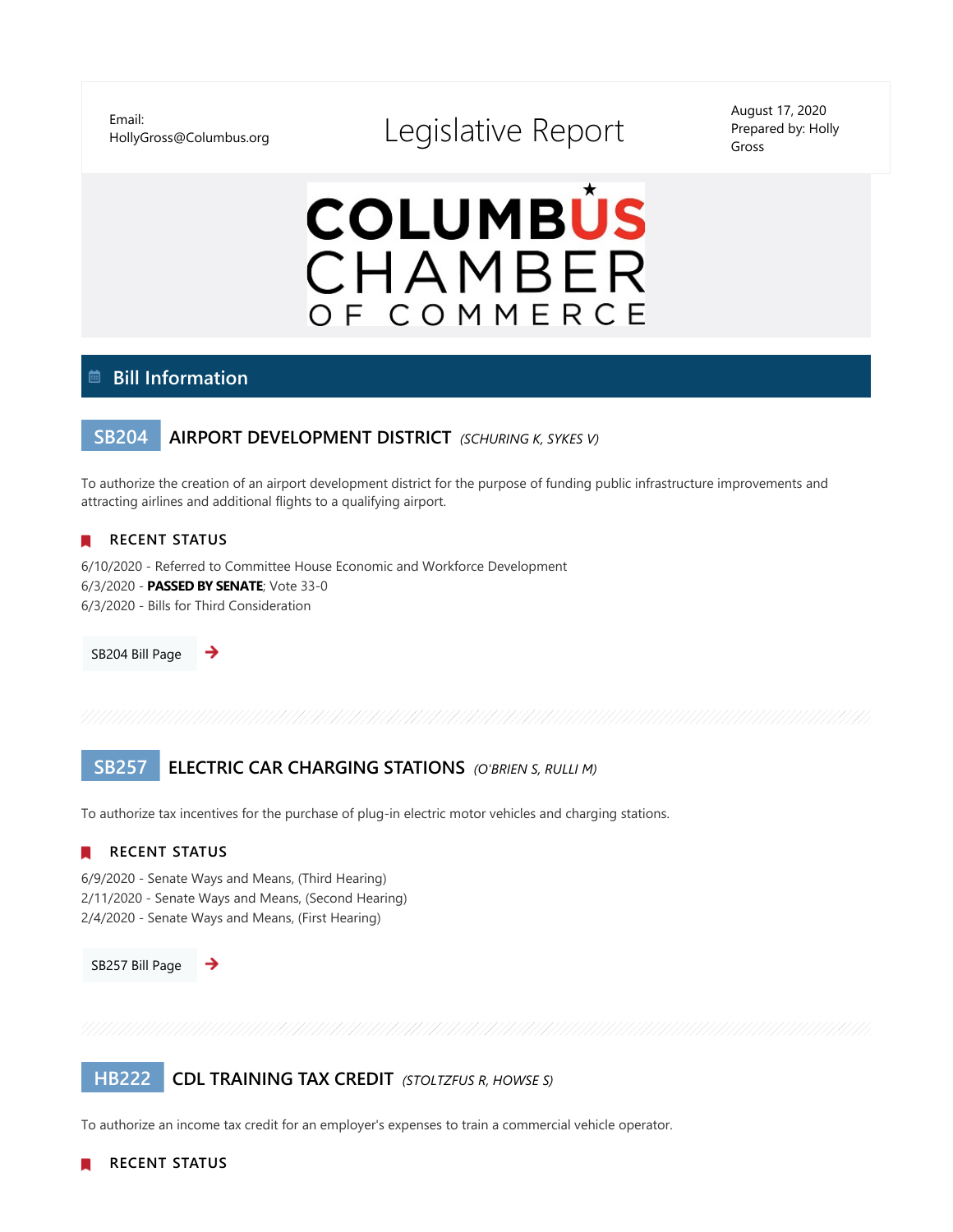6/9/2020 - Senate Ways and Means, (First Hearing) 6/3/2020 - Referred to Committee Senate Ways and Means 2/20/2020 - **PASSED BY HOUSE**; Vote 91-1

→

[HB222 Bill Page](https://www.legislature.ohio.gov/legislation/legislation-summary?id=GA133-HB-222) 

## **HB400 TAX CREDIT - MOTOR FUEL** *(MCCLAIN R)*

To authorize a nonrefundable income tax credit for the retail sale of high-ethanol blend motor fuel.

## **RECENT STATUS**

6/3/2020 - House Ways and Means, (Third Hearing) 2/11/2020 - House Ways and Means, (Second Hearing) 11/19/2019 - House Ways and Means, (First Hearing)

[HB400 Bill Page](https://www.legislature.ohio.gov/legislation/legislation-summary?id=GA133-HB-400) 

## **HB546 REGISTRATION FEES - ELECTRIC VEHICLES** *(MILLER J, WEINSTEIN C)*

To alter the definitions of "plug-in electric motor vehicle" and "hybrid motor vehicle" under the motor vehicle law and to halve the additional registration fees for those two types of motor vehicles.

#### **RECENT STATUS** П

6/2/2020 - House Transportation and Public Safety, (First Hearing) 5/5/2020 - Referred to Committee House Transportation and Public Safety 3/10/2020 - Introduced

[HB546 Bill Page](https://www.legislature.ohio.gov/legislation/legislation-summary?id=GA133-HB-546) 

**SB285 DISTRACTED DRIVING** *(O'BRIEN S, KUNZE S)*

To revise the laws relative to distracted driving and the use of an electronic wireless communications device while driving.

## **RECENT STATUS**

5/27/2020 - Senate Local Government, Public Safety and Veterans Affairs, (Second Hearing) 5/20/2020 - Senate Local Government, Public Safety and Veterans Affairs, (First Hearing) 3/4/2020 - Referred to Committee Senate Local Government, Public Safety and Veterans Affairs

[SB285 Bill Page](https://www.legislature.ohio.gov/legislation/legislation-summary?id=GA133-SB-285) →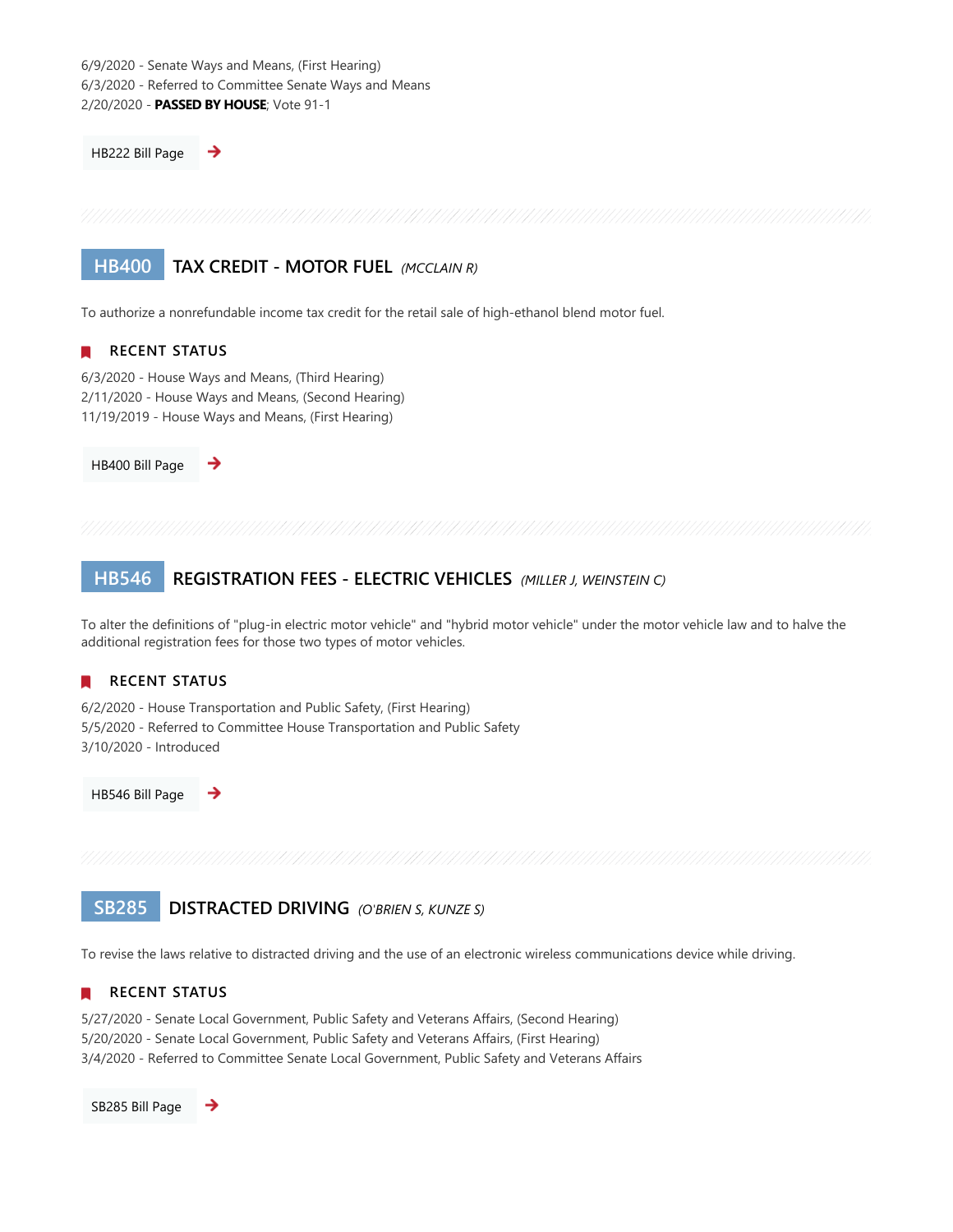## **HB468 HANDHELD ELECTRONIC DEVICE WHILE DRIVING** *(LIGHTBODY M)*

To alter the law governing the use of a handheld electronic wireless communications device while driving.



## **HB372 DRIVER'S LICENSES - EIGHT YEARS** *(MERRIN D)*

To authorize a person to renew specified driver's licenses or state identification cards every eight years beginning July 1, 2021.

## **RECENT STATUS**

2/18/2020 - House Transportation and Public Safety, (Fifth Hearing) 12/10/2019 - House Transportation and Public Safety, (Third Hearing) 11/19/2019 - House Transportation and Public Safety, (Third Hearing)

[HB372 Bill Page](https://www.legislature.ohio.gov/legislation/legislation-summary?id=GA133-HB-372) 

## **HB386 COMMERCIAL TRUCKING STUDENT AID** *(HOOPS J, SOBECKI L)*

To establish the Commercial Truck Driver Student Aid program and to make an appropriation.

## **RECENT STATUS**

2/12/2020 - House Economic and Workforce Development, (Second Hearing) 12/11/2019 - House Economic and Workforce Development, (First Hearing)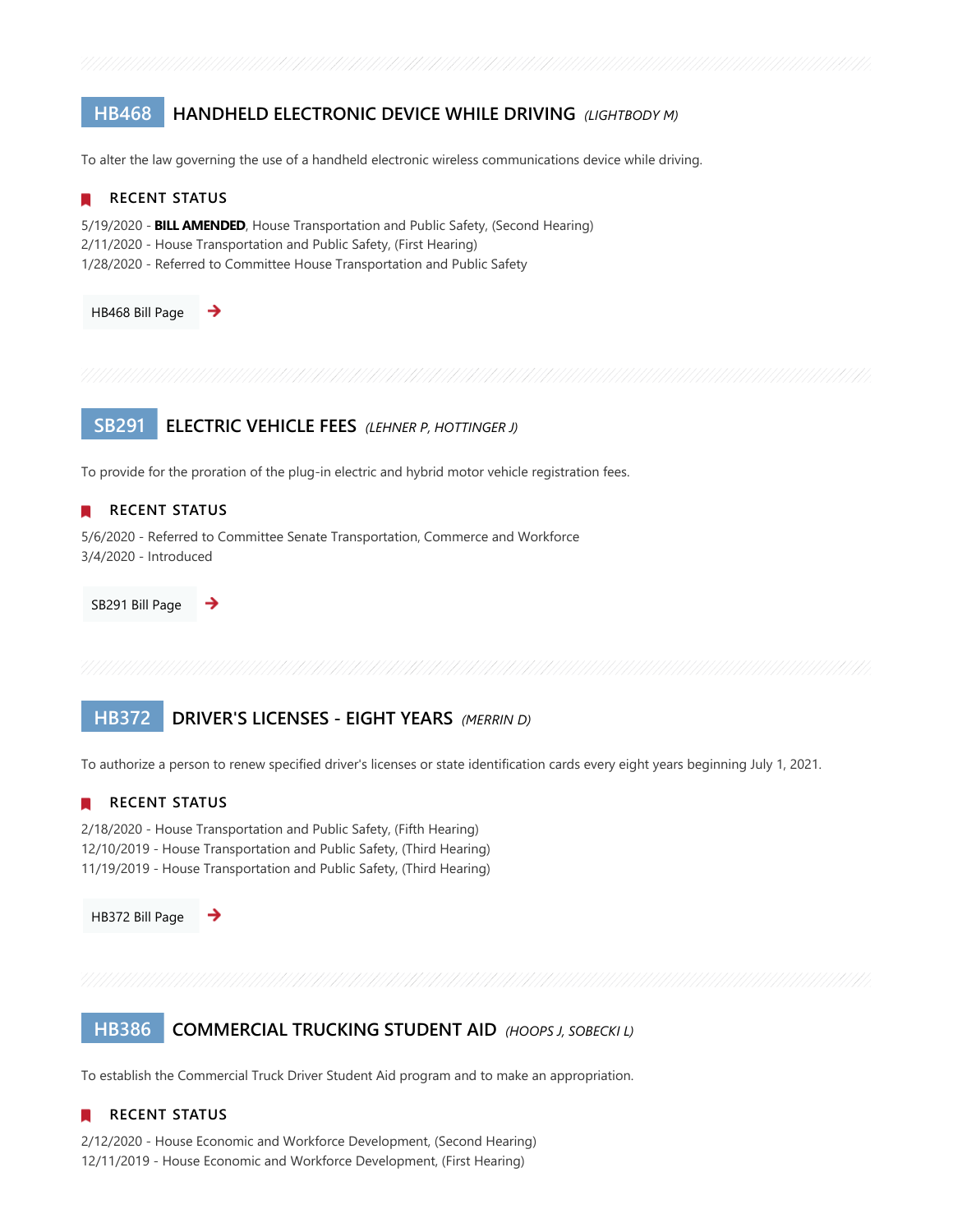

## **HJR2 CRITICAL INFRASTRUCTURE PROTECTION AMENDMENT** *(MANNING D, CALLENDER J)*

Proposing to enact Section 12 of Article XV of the Constitution of the State of Ohio to provide Ohio critical infrastructure protection.

## **RECENT STATUS**

10/30/2019 - House Energy and Natural Resources, (First Hearing) 10/29/2019 - Referred to Committee House Energy and Natural Resources 10/25/2019 - Introduced

[HJR2 Bill Page](https://www.legislature.ohio.gov/legislation/legislation-summary?id=GA133-HJR-2)  →

**HB247 RETAIL ELECTRIC SERVICE LAW** *(STEIN D)*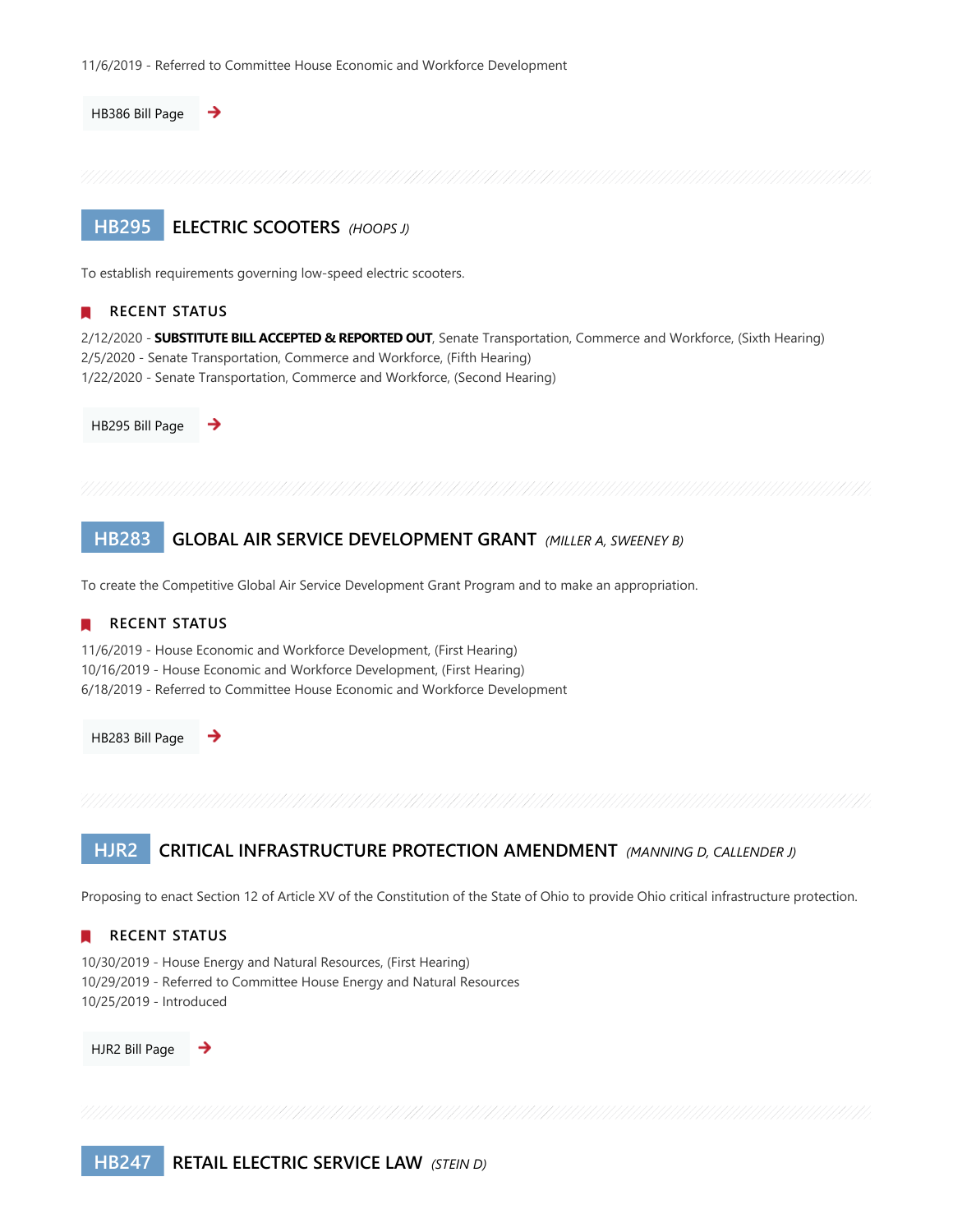Regarding the competitive retail electric service law.

## **RECENT STATUS**

10/23/2019 - House Public Utilities, (Third Hearing) 10/9/2019 - House Public Utilities, (Second Hearing) 6/19/2019 - House Public Utilities, (First Hearing)

[HB247 Bill Page](https://www.legislature.ohio.gov/legislation/legislation-summary?id=GA133-HB-247) 

## **HB175 TAX EXEMPTION-GOODS MOVEMENT** *(ANTANI N)*

To exempt from sales and use tax things used primarily to move completed manufactured products or general merchandise.

## **RECENT STATUS**

10/22/2019 - House Ways and Means, (Second Hearing) 10/15/2019 - House Ways and Means, (First Hearing) 4/2/2019 - Referred to Committee House Ways and Means

[HB175 Bill Page](https://www.legislature.ohio.gov/legislation/legislation-summary?id=GA133-HB-175) 

## **HB202 ELECTRIC VEHICLE INFRASTRUCTURE** *(SMITH K, WEINSTEIN C)*

To establish the Electric Vehicle Infrastructure Study Committee.

## **RECENT STATUS**

10/1/2019 - House Transportation and Public Safety, (Fourth Hearing) 9/10/2019 - House Transportation and Public Safety, (Third Hearing) 6/25/2019 - House Transportation and Public Safety, (Second Hearing)

[HB202 Bill Page](https://www.legislature.ohio.gov/legislation/legislation-summary?id=GA133-HB-202) 

→

## **HB327 PROHIBIT DRONE DELIVERY** *(PATTON T)*

To prohibit a business from using an unmanned aerial vehicle to deliver packages.

#### **RECENT STATUS**  $\mathbf{r}$

9/24/2019 - Referred to Committee House Transportation and Public Safety 8/28/2019 - Introduced

[HB327 Bill Page](https://www.legislature.ohio.gov/legislation/legislation-summary?id=GA133-HB-327)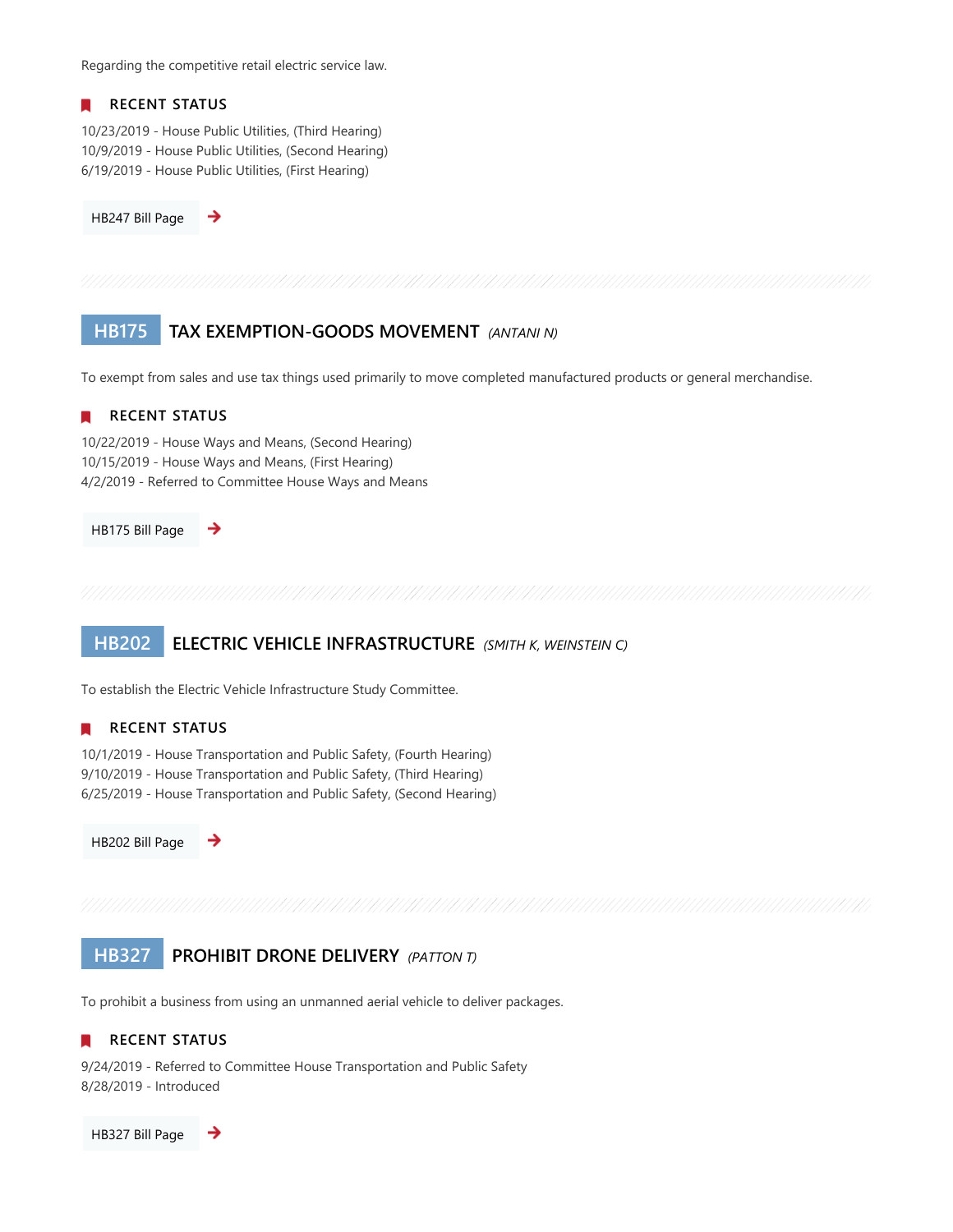## **SB161 PEER-TO-PEER CAR SHARING** *(HOTTINGER J, DOLAN M)*

To specify requirements related to peer-to-peer car sharing in Ohio.

## **RECENT STATUS**

6/13/2019 - Senate Transportation, Commerce and Workforce, (Second Hearing) 6/12/2019 - Senate Transportation, Commerce and Workforce, (First Hearing) 6/11/2019 - Referred to Committee Senate Transportation, Commerce and Workforce

[SB161 Bill Page](https://www.legislature.ohio.gov/legislation/legislation-summary?id=GA133-SB-161)  →

## **HB190 FIBER BROADBAND DEVELOPMENT** *(SMITH R)*

To create the Ohio Broadband Development Grant Program, to encourage the Department of Transportation to work with telecommunications providers to lay fiber optic cable, and to make an appropriation.

## **RECENT STATUS**

4/10/2019 - Referred to Committee House Finance 4/9/2019 - Introduced

[HB190 Bill Page](https://www.legislature.ohio.gov/legislation/legislation-summary?id=GA133-HB-190)  د

## **HB116 TRANSPORTATION RESEARCH** *(BRINKMAN T)*

To make an appropriation related to transportation planning and research.

## **RECENT STATUS**

3/12/2019 - Referred to Committee House Finance 3/4/2019 - Introduced

[HB116 Bill Page](https://www.legislature.ohio.gov/legislation/legislation-summary?id=GA133-HB-116) 



**HB93 PUBLIC TRANSIT INVESTMENT** *(SKINDELL M, UPCHURCH T)*

To make appropriations related to public transportation.

## **RECENT STATUS**

3/5/2019 - Referred to Committee House Finance 2/21/2019 - Introduced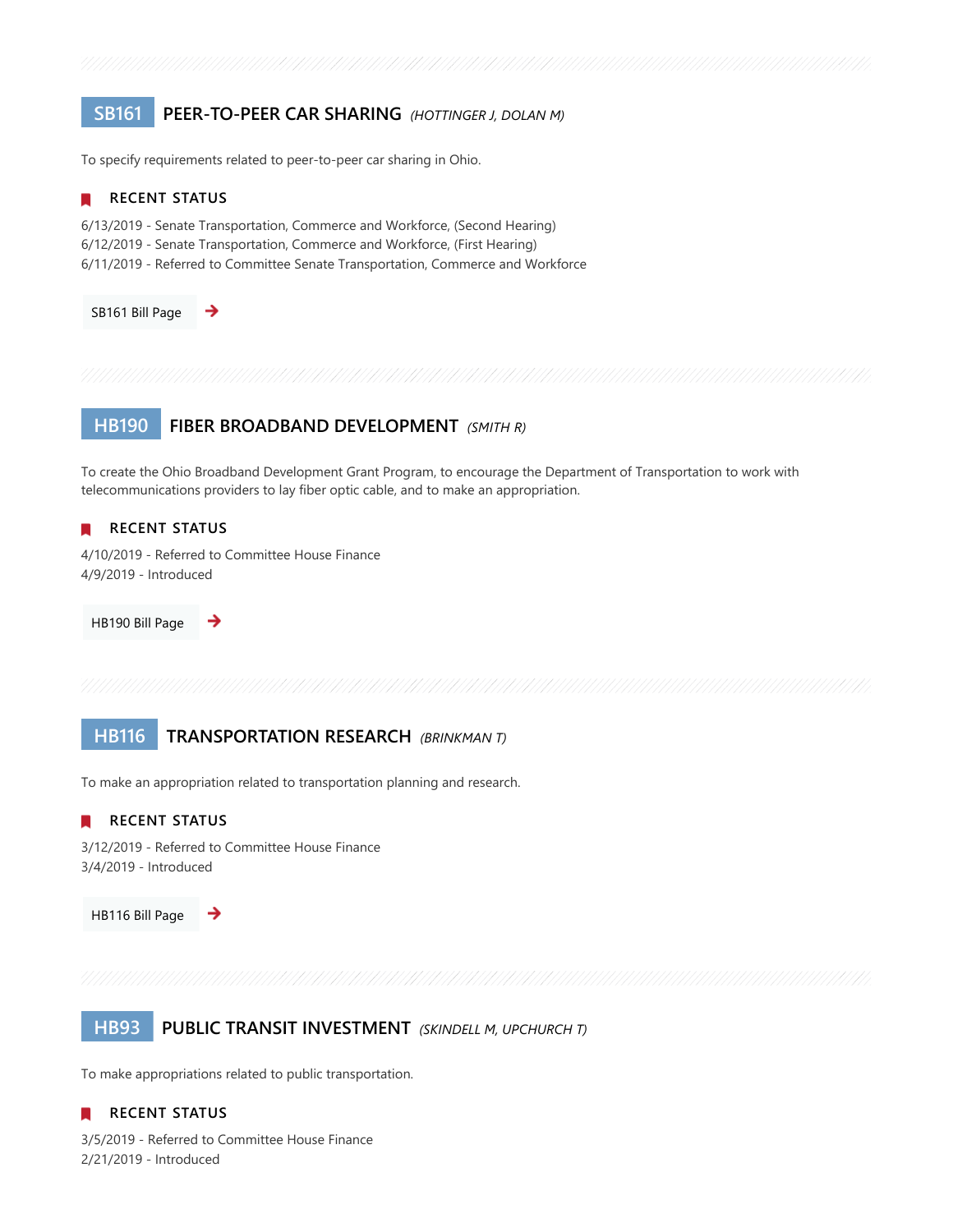## **Week in Review**

### **ADDICTION/SUBSTANCE ABUSE**

Medically-assisted addiction treatment providers Friday filed paperwork to form a new group to lobby the Ohio General Assembly on issues and interests on their behalf. According to the group, the Buprenorphine Providers Association will "promote and protect the common interests of those in the medically-assisted treatment industry; create and maintain a forum for the betterment of best practices through professional dialogue and education for the industry and public welfare; to develop and foster a code of ethics and discipline for the integrity of the industry and the safety of the citizens of Ohio." Dr. Michael Kirwin will serve as the association's first president.

U.S. District Judge Dan Polster last week rejected a motion filed by pharmacy chains seeking to have him toss a lawsuit filed by Lake and Trumbull counties against the corporations for their opioid distribution practices. The judge ruled federal and Ohio law support the nuisance claims made by the counties.

### **AGRICULTURE**

Ohioans should get their hands dirty and create their own "Victory Gardens," according to the Ohio Department of Agriculture (ODAg) and Ohio State University (OSU) Extension. "Victory Gardens originated during World War I, an answer to a severe food shortage at the time. The idea was wildly successful, growing an army of amateur gardeners and serving to boost morale and patriotism," ODAg said in a news release. ODAg and OSU Extension are reviving the effort and once again encouraging people to plant seeds, realize the fruits of their labor, and share with others if inspired. Advice and resources on every aspect of planting and harvesting produce are available at the Ohio Victory Gardens website: [https://u.osu.edu/ohiovictorygardens/](https://u.osu.edu/ohiovictorygardens).

### **FY20-21 BUDGET**

Monthly tax collections beat expectations by \$184.6 million or 8.2 percent in July, with the delayed income tax filing deadline arriving last month and federal pandemic relief funds helping to boost sales taxes, according to the Office of Budget and Management (OBM).

### **BUSINESS/CORPORATE**

Ohio State University (OSU) recently announced details of a COVID-19 testing strategy for the upcoming fall semester. In a message to the campus community, Provost Bruce McPheron and Dr. Hal Paz, CEO of the OSU Wexner Medical Center, said the university is implementing a testing program based on recommendations from their Safe Campus and Scientific Advisory Subgroup and guidance from federal, state and local health authorities.

Downtown buildings sustained at least \$1.2 million in damages due to vandalism amid protests at the end of May, according to a Columbus Division of Police report, though over 50 businesses are still collecting information. Due to that, the total cost of damages "conceivably could be much higher," the report added.

## **CENSUS**

The U.S. Census Bureau announced that census takers have begun this week following up with households that have not yet responded to the 2020 Census. The bureau said the current self-response rate is 67.6 percent, including 52.2 percent of respondents who did so online. The bureau will need to visit the remaining addresses to collect responses in person. Households can still respond now by completing and mailing back the paper questionnaire they received, by responding online at www.2020census.gov, or by phone at 844-330-2020. Households can also respond online or by phone in one of 13 languages and find assistance in many more. Those who respond will not need to be visited to obtain their census response.

## **CHILDREN/FAMILIES**

Ohio's foster care and adoption website now includes profiles of children in foster care who are waiting to be adopted, the Ohio Department of Job and Family Services (ODJFS) announced Tuesday. The profiles include children's first names and ages, as well as hobbies, strengths and activities that reflect their personality and interests. Ohioans interested in learning more about adoption should visit FosterAndAdopt.jfs.ohio.gov. The website features information for prospective adoptive families, as well as an interactive map that can link them to local agencies that can help them decide if adoption is right for their family.

### **CORONAVIRUS**

After a downward trend for COVID-19 cases in nursing homes through most of June, the virus saw a resurgence last month, according to a new report from the American Health Care Association and National Center for Assisted Living (AHCA/NCAL), which says the increase is a result of viral spread in the community at large.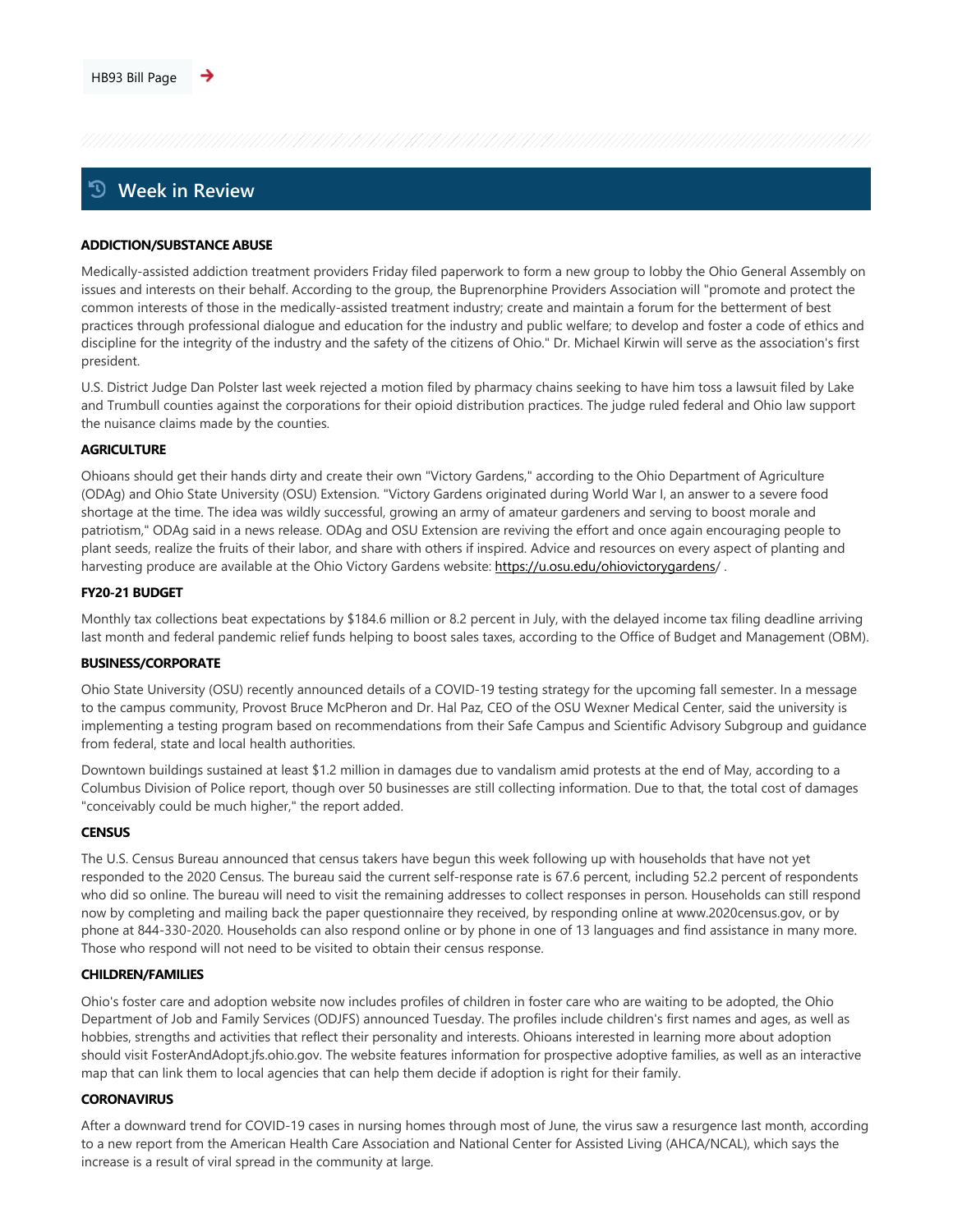The Ohio Manufacturing Alliance to Fight COVID-19 announced efforts Thursday to increase the capability to produce cotton face masks in the state to help slow the spread of the virus, with assistance from JobsOhio and the Ohio Development Services Agency (DSA). Buckeye Mask Company of Cleveland and Stitches USA of Walnut Creek initially teamed up to make more than one million masks per month to meet demand for the products. With help from the alliance and JobsOhio, new equipment is projected to increase production from 150,000 masks per week to 100,000 masks per day. "This is the first example of reshoring an Ohio product, at a cost-competitive price, that otherwise would be made overseas," the alliance said in a statement.

Auditor of State Keith Faber announced Tuesday the launch of the online portal for Ohioans to submit their experiences with "inconsistent or erroneous COVID-19 test results," according to a release from Faber's office. He had announced Ohio's participation in the project last month.

## **CRIME AND PUNISHMENT**

The American Civil Liberties Union (ACLU) of Ohio has sent a letter to over 450 criminal legal stakeholders in Ohio with recommendations for how to mitigate risks associated with COVID-19 for incarcerated populations, specifically people in county jails, in anticipation of a coronavirus resurgence. "The ripple effect of the deadly virus is, and will continue to be, ongoing, but decreasing local jail populations will save lives and lessen community-spread," the organization said in a release.

The DeWine administration announced \$3.2 million in Family Violence Prevention and Services Act (FVPSA) grants recently to more than five dozen Ohio programs supporting crime victims. "This vital funding will help prevent incidents of family violence and provide immediate shelter and related assistance for victims and dependents," the governor said in a statement.

## **ECONOMY**

According to the Ohio Department of Job and Family Services (ODFJS), if the June employment rebound after the initial COVID-19 disruptions continues throughout 2020 in a similar magnitude. Total employment is predicted to increase at an annual rate of 27.37 percent for the next six months in Ohio. The following metropolitan statistical areas (MSAs) are also predicted to grow: the Dayton MSA at 0.93 percent; the Youngstown-Warren-Boardman MSA at 2.66 percent; the Cincinnati MSA at 5.74 percent; the Columbus MSA at 9.26 percent; the Akron MSA at 11.11 percent; the Canton-Massillon MSA at 16.46 percent; the Cleveland-Elyria MSA at 18.52 percent; and the Toledo MSA at 28.46 percent.

Prior to the COVID-19 pandemic, only about 25 percent of the workforce worked from home at least some of the time, and just 14.5 percent worked exclusively from home all week. However, the social distancing restrictions put in place due to the coronavirus crisis forced businesses across the U.S. to operate from home while their buildings remained closed. Now, as many states have moved to loosen restrictions, a recent survey by the financial advisory website WalletHub shows almost 60 percent of Americans think COVID-19 has changed the way people work for the better.

## **EDUCATION**

The Ohio High School Athletic Association (OHSAA) announced Friday the 2020 football season will be shortened to six games in the regular season with all teams making the playoffs. The announcement comes following a recommendation this week from Gov. Mike DeWine's office to shorten the season due to concerns that COVID-19 may spike in early winter. OHSSA said that if high school football games are approved by DeWine, the season will begin the week of Monday, Aug. 24 and end Friday, Sept. 28. All teams will enter the playoffs beginning Friday, Oct. 9 and the state championship games will be played no later than Saturday, Nov. 21.

The Ohio STEM Learning Network (OSLN) unveiled the four winners of its "STEM Excellence Awards" recently. The awards recognize outstanding teachers or education advocates who advance quality science, technology, engineering, and math (STEM) education in Ohio. Nominations for the 2020 awards opened in March.

The Ohio Department of Education (ODE) announced Thursday the planned launch of a suite of online readiness assessments for schools to use at the start of the 2020-21 school year as an optional resource for schools seeking to benchmark student progress at the beginning of the new academic year. More information about the benchmark assessments is available at: [https://tinyurl.com](https://tinyurl.com/yxva6exj) /yxva6exj.

A new resource from the Ohioana Library Association (OLA) highlights Ohio's literary history with a map of historic locations, libraries and homes. The Ohio Literary Trail includes 61 destinations across the state such as the Nancy Drew Exhibit at the Toledo Public Library, the Billy Ireland Cartoon Library in Columbus, the Harriet Beecher Stowe House in Cincinnati, and the Thurber House Museum in Columbus. More information about the Ohio Literary Trail including a map and the full list of 61 historic sites is available at [http://www.ohioana.org/resources/the-ohio-literary-trail.](http://www.ohioana.org/resources/the-ohio-literary-trail)

The State Board of Education voted in a special meeting Monday to update its rules for preschools and child care programs to align with similar rules from the Ohio Department of Job and Family Services (ODJFS). The board also discussed the issues local districts are facing as they prepare to begin classes amid the pandemic, and reviewed a preliminary overview of how many schools will return students to classrooms, teach remotely or use a combination of the two approaches.

Doctors from children's hospitals shared their experiences with detecting and treating COVID-19 in children and recommendations for school safety precautions at Gov. Mike DeWine's pandemic briefing Tuesday. The briefing featured remarks from Dr. John Barnard, chief of pediatrics for Nationwide Children's Hospital in Columbus; Dr. Patty Manning, chief of staff at Cincinnati Children's Hospital; and Dr. Adam Mezoff, chief medical officer at Dayton Children's Hospital. DeWine again expressed his confidence in local school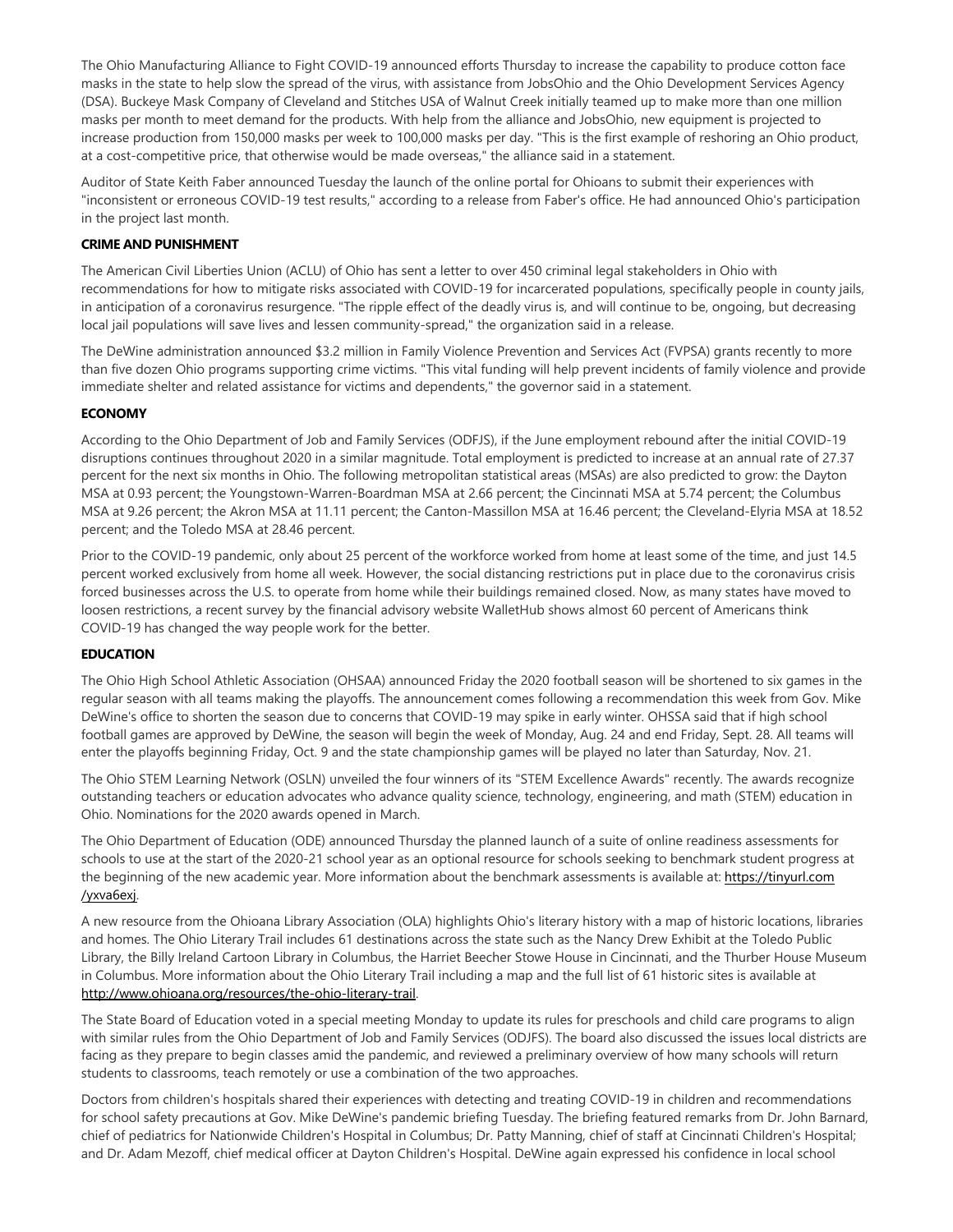leaders' abilities to decide how best to start the school year and implement precautions, while emphasizing they can't do so in a vacuum.

The imminent return to classrooms for some Ohio students merits a stay of an appellate ruling on arming school staff, a Southwest Ohio district argued to the Ohio Supreme Court recently. Madison Local Schools, which experienced a school shooting that prompted it to authorize employees to carry concealed weapons, wants the Supreme Court to stay a Twelfth District ruling that blocked its decision to allow staff to go armed at school. The Butler County district also asked the Supreme Court to expedite its consideration of the motion for a stay.

Keeping students at home for remote instruction -- either through the fall or until COVID-19 cases drop significantly -- was the top preference for educators surveyed by the Ohio Federation of Teachers (OFT). The union released results this week of the survey that polled its membership on back-to-school plans, their concerns about the virus and related questions.

Saying that parents and teachers are bracing for a tough fall ahead, Ohio Education Association (OEA) President Scott DiMauro and Policy Matters Ohio (PMO) Executive Director Hannah Halbert Tuesday called for bolstered school funding and a remote start to school in the fall, noting concerns about the ongoing COVID-19 pandemic. The statements came during an online news conference. Halbert drew attention to two pending federal proposals that would send money to schools nationwide, the House Democrats' HEROES Act and the Senate Republicans' HEALS Act, both coronavirus relief bills. She supported the House Democrats' proposal, saying it would offer more money, and added that the HEALS Act would "bully" schools into reopening for in-person education, given the bill's sending more funding to schools offering in-person classes.

The National Endowment for the Humanities (NEH) announced \$253,573 in grants for three humanities projects across Ohio. The awards are part of \$30 million in grants NEH is giving to 238 humanities projects nationwide. The grants are given out in several categories such as Landmarks of American History and Culture, National Digital Newspaper Programs, Short Documentaries and many more.

As school athletics officials await state guidance on contact sports competitions, Columbus City Schools (CCS) said Thursday it's suspending sports and extracurricular activities starting Friday in order to slow the spread of the coronavirus.

## **ELECTIONS**

Secretary of State Frank LaRose issued a new directive to county boards of elections Friday to begin the process of removing inactive voters from Ohio's voter registration lists under the supplemental process, but his office said no voters will be removed until after the November election. The secretary of state's office said LaRose plans to go through a similar process this year as he did last year, when he released a list of inactive voters to the public and asked for help in notifying those voters of the possibility their voter registration will be cancelled.

Calling it a first for a state elections system in the nation, Secretary of State Frank LaRose Tuesday said he had issued a vulnerability disclosure policy for his office. The disclosure policies are common among larger private sector businesses, the secretary of state's office said, and establishes procedures for outside researchers to inspect the secretary of state's website for vulnerabilities. Once the vulnerabilities are reported, it allows 120 calendar days for LaRose's office to repair the vulnerability before the researcher may publicly announce its discovery. LaRose's office said the defined time period provides assurances to the cybersecurity community that reporting of potential vulnerabilities will be treated with the seriousness they deserve.

The centennial of women's suffrage is recognized officially on Tuesday, Aug. 18, 2020. On that date, 100 years ago, the 19th Amendment to the U.S. Constitution was passed ensuring women the right to vote. To mark the occasion, the Ohio Statehouse Museum Education Center is hosting an exhibit about the landmark voting rights victory. "Rightfully Hers," a pop-up display created by the National Archives, includes images and portraits related to the suffrage movement.

## **ELECTIONS 2020**

Former Gov. John Kasich is on the list of speakers for the Democratic National Convention (DNC) that begins on Monday, Aug. 17. He confirmed his appearance on Twitter Tuesday. "I will be speaking at the #DNC Convention because I believe that America needs to go in a different direction," Kasich said in a tweet. "I've searched my conscience and I believe the best way forward is for change -- to bring unity where there has been division. And to bring about a healing in America."

Monday was the deadline for political parties to replace candidates on the November ballot. According to the Licking County Board of Elections, former House Speaker Larry Householder is still on the ballot for the 72nd House District. He faces no Democratic opposition, though two candidates have filed to run as write-in candidates.

Secretary of State Frank LaRose sought to put online rumors and conspiracy theories to bed Wednesday and assure Ohio voters that the Nov. 3 General Election will take place as scheduled and that in-person voting will happen despite concerns over the ongoing COVID-19 pandemic. He also announced that he will not allow more than one secure drop box for each county for the return of absentee ballots. LaRose had been requesting the General Assembly to weigh in on the issue, but it has not acted, and he also sent a request to Attorney General Dave Yost's office seeking a legal opinion on the secretary of state's ability to allow multiple drop boxes. However, LaRose said Wednesday that Yost's office has not responded, and that the secretary of state has withdrawn the opinion request because it was getting too close to the election.

Secretary of State Frank LaRose joined League of Women Voters of Ohio (LWVO) Executive Director Jen Miller and A. Philip Randolph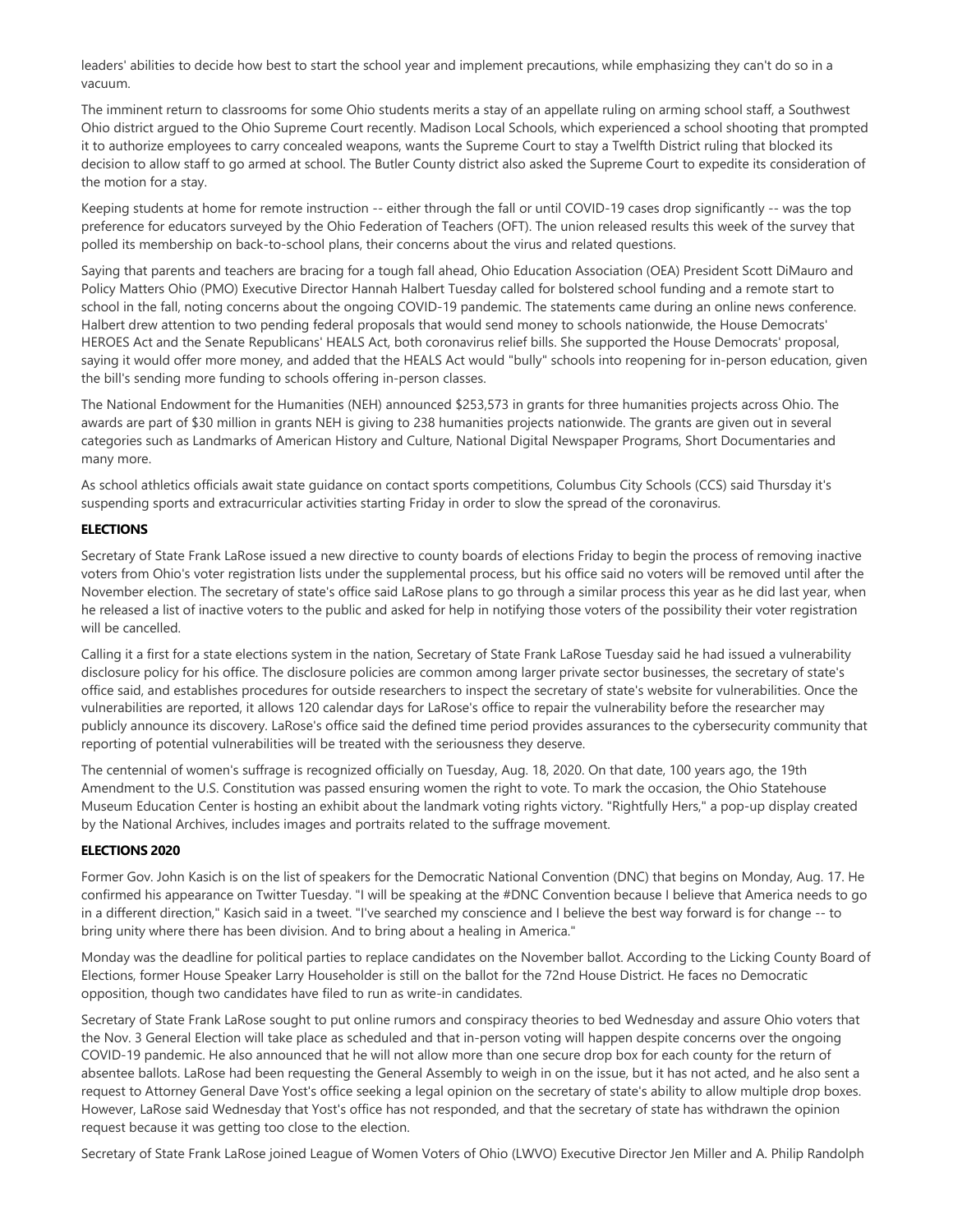Institute (APRI) Midwest Regional Representative Andre Washington in a Columbus Metropolitan Club discussion Wednesday on the upcoming election and voter suppression issues. Asked by Spectrum News 1 Anchor Curtis Jackson whether voter fraud is a problem in Ohio, LaRose called it "exceedingly rare" but said the state needs to work to keep it that way.

Fayette County elections officials shared their experience running a special election during the pandemic during Thursday's meeting of the Ready for November Task Force convened by Secretary of State Frank LaRose. Beth Ann Synder and Karla Morrison, respectively the director and deputy director of the Fayette County Board of Elections, had hosted LaRose last week during the special election. Snyder said the board "used a lot of commonsense things that we were already doing in our own personal lives." All polling locations were provided with a package of materials including protective equipment for poll workers, cleaning and sanitizing supplies, extra styluses and free masks for voters who didn't have one.

Secretary of State Frank LaRose announced this week that the Accountancy Board of Ohio will now allow Ohio certified public accountants (CPAs) to obtain continuing public education (CPE) general credits for serving as a poll worker in the 2020 November election.

The following endorsements were made over the week:

- The campaign of Jerry Cirino, candidate for the 18th Ohio Senate District, announced the endorsement of the Affiliated Construction Trades (ACT) Ohio.

- The Ohio Environmental Council (OEC) PAC endorsed Jennifer Brunner for Ohio Supreme Court.

- The re-election campaign of Rep. Dave Greenspan (R-Westlake) announced the endorsements of Rocky River Mayor Pam Bobst and council members Tom Hunt, Jim Moran, John Shepherd, David Furry, and Chris Klym; Rocky River School Board member Kathy Goepfert; North Olmstead Finance Director Carrie Copfer; North Olmstead Council members Duane Limpert and Paul Barker; Fairview Park Councilman Bill Minek; Forest Park School Board member Erin Hinkel; former Forest Park Council members John Hinkel and Patrick Manning; and former Forest Park School Board presidents Frank Berkopec and Brad Lamb.

- U.S. Rep. Tim Ryan's (D-Niles) re-election campaign announced the endorsement of AFSCME Power in Action.

- The Ohio Environmental Council Action Fund PAC endorsed Reps. Mary Lightbody (D-Westerville), Laura Lanese (R-Grove City), Allison Russo (D-Columbus), Jessica Miranda (D-Cincinnati), Casey Weinstein (D-Hudson), and Sen. Sean O'Brien (D-Bazetta) for re-election.

## **EMPLOYMENT/UNEMPLOYMENT**

The national unemployment rate for July fell once again to 10.2 percent in July, according to the U.S. Bureau of Labor Statistics (BLS), and 1.8 million non-farm jobs were added over the month. The improvements reflect "the continued resumption of economic activity that had been curtailed due to the coronavirus (COVID-19) pandemic and efforts to contain it," BLS said in a release.

President Donald Trump issued one executive order and three memoranda over the weekend as the White House and Congress have thus far failed to come to an agreement on the next coronavirus relief funding bill. One of the president's memos aims to allow for further unemployment compensation funding by pulling more dollars from the Federal Emergency Management Agency's (FEMA) Disaster Relief Fund (DRF), with two options available to states. Dan Tierney, spokesperson for Gov. Mike DeWine, told *Hannah News* that the governor has directed the state to proceed with implementing the second option, which allows for \$300 per week in supplemental benefits, without the extra \$100 that the state would have to fund on its own. "The first option, of course, would have been far more complex. We would've had to identify whether it was feasible within the budget and then get an appropriation from the General Assembly, or they would have to approve it in some fashion," Tierney said, noting the second option could be implemented much more easily and quickly with no additional costs to the state. During an interview on CNN's "State of the Union" with Dana Bash Sunday, Gov. Mike DeWine thanked President Donald Trump for taking action on unemployment benefits but said a deal in Congress is still needed.

For the week ending Aug. 8, the Ohio Department of Job and Family Services (ODJFS) reported 20,969 initial unemployment claims to the U.S. Department of Labor (DOL). This is nearly 5,000 fewer jobless claims than the department reported on Aug.6. Ohioans filed 374,751 continued jobless claims last week, which were 401,551 fewer than the peak earlier this year, ODJFS said in a news release.

## **FEDERAL**

While congressional and White House officials are in a stalemate regarding the next round of pandemic relief, which may include more Paycheck Protection Program (PPP) funding, *Hannah News'* analysis of data on the first PPP round shows Ohio businesses in professional services, other services, health care and restaurant fields benefited most from the forgivable loans.

## **GAMING/GAMBLING**

The Ohio Lottery and the state's 11 gambling facilities reported robust revenues for July 2020, according to the most recent statistics from the Ohio Lottery Commission (OLC) and the Ohio Casino Control Commission (OCCC). Ohio's four casinos set a new record for revenue for July, bringing in a total of \$86 million over the month, the highest monthly total for casino revenues since all four properties became operational, the Ohio Casino Control Commission said. OLC Finance Director Greg Bowers said sales from traditional Lottery games from the month of July were \$346 million, and that was \$100,000 less than sales realized last month. But it was \$86 million, or 33.1 percent higher than sales from July 2019.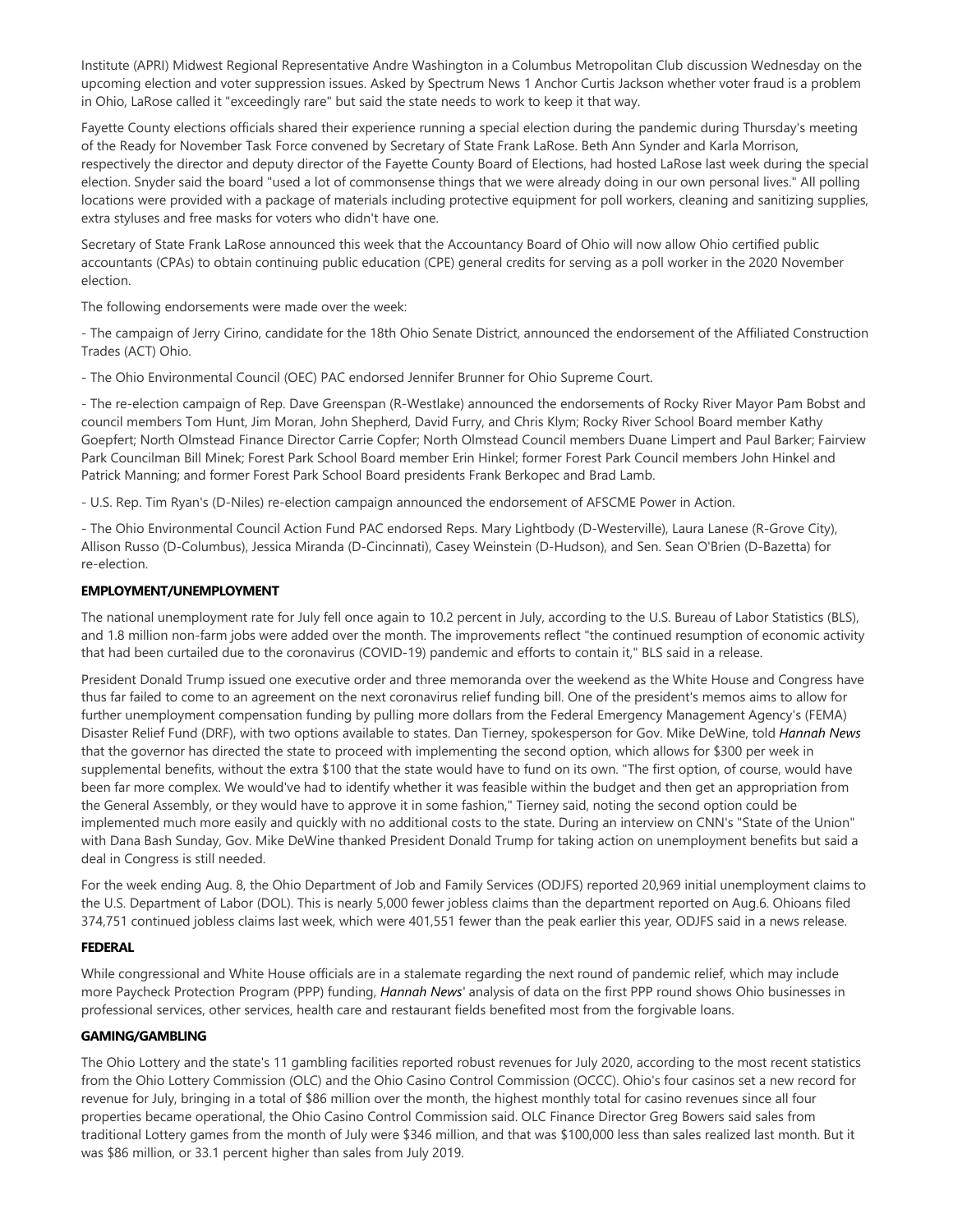### **GENERAL ASSEMBLY/STATEHOUSE**

House Chief of Staff Jonathon McGee and Policy Director Matthew McAuliffe, who were hired by former House Speaker Larry Householder (R-Glenford), resigned last week. Recently elected Speaker Bob Cupp (R-Lima) named House Budget Director Christine Morrison as interim chief of staff and Paul Disantis as interim chief legal counsel and policy director.

The Ohio Republican Party announced Friday that it will assist the House Republican Caucus in its campaigns this fall after the caucus found itself short of cash when former Speaker Larry Householder (R-Glenford) was indicted on federal charges. Unlike his most recent predecessors, who ran campaign financing through a caucus fund, Householder was using his own campaign fund, Friends of Householder, to back caucus efforts. The charges against him also alleges he was running funds through outside 501(c)(4) groups such as Generation Now. In its last campaign finance report, the House Republican Campaign Committee reported only \$383,884 on hand.

The House Democratic Leadership Tuesday filed an official protest of the passage of nuclear bailout bill HB6 (Calendar-Wilkin) after its passage was tied to federal charges against multiple individuals, including former House Speaker Larry Householder (R-Glenford). Meanwhile, one of the bill's sponsors called for the General Assembly to pass a bill that "simultaneously repeals and replaces this law."

### **GOVERNOR**

Gov. Mike DeWine addressed reporters from his home Friday, seeking to clarify what he called "a crazy day" Thursday in which his office initially reported he'd tested positive for COVID-19 and then said later in the night that subsequent testing were negative. He was joined by Dr. Peter Mohler, vice dean of research at Ohio State University's Wexner Medical Center, who gave a detailed briefing on the differences between the antigen test that generated DeWine's apparent false positive result and the PCR tests that twice came back negative. DeWine took another PCR test Saturday, which also came back negative.

Appointments made during the week include the following:

- Janice H. Buchele of Toledo (Lucas County) to the Real Estate Appraiser Board for a term beginning Aug. 12, 2020 and ending June 30, 2021.

- Paul M. Kelley of Waverly (Pike County) to the State Dental Board for a term beginning Aug. 14, 2020 and ending April 6, 2024.

- Thomas E. Nye of Hamilton (Butler County) reappointed to the State Vision Professionals Board for a term beginning Aug. 11, 2020 and ending March 22, 2023.

- James H. Cottle of Westerville (Delaware County) to the Dentist Loan Repayment Advisory Board for a term beginning Aug. 12, 2020 and ending Jan. 28, 2022.

- Constance E. Hausman of Medina (Medina County) to the Forestry Advisory Council for a term beginning Aug. 12, 2020 and ending Feb. 27, 2022.

- Justin Paez of Columbus (Franklin County) to the Ohio Collaborative Community-Police Advisory Board for a term beginning Aug. 12, 2020 and ending April 29, 2023.

- Robin S. Engel of Cincinnati (Hamilton County) reappointed to the Ohio Collaborative Community-Police Advisory Board for a term beginning Aug. 12, 2020 and ending April 29, 2023.

- Anthony R. Podojil of Painesville Twp. (Lake County) reappointed to the Ohio Retirement Study Council for a term beginning July 1, 2020 and ending Jun 30, 2023.

- Charles DeJonckheere of Cincinnati (Hamilton County), Jennifer Fenderbosch of Avon Lake (Lorain County), and Alexander T. Boehnke of Columbus (Franklin County), reappointed the Materials Management Advisory Council for terms beginning July 2, 2020 and ending July 1, 2023.

- Reginald A. Wilkinson of Columbus (Franklin County) and Elizabeth A. Harsh of Radnor (Delaware County) to the Ohio State University Board of Trustees for terms beginning Aug. 12, 2020 and ending May 13, 2029.

- Gregory W. Stype of Upper Arlington (Franklin County) reappointed to the State Council on Uniform State Laws for a term beginning Aug. 12, 2020 and ending June 5, 2023.

- Tommie Jo Brode of Stow (Summit County) reappointed to the Self-Insuring Employers Evaluation Board for a term beginning Aug. 23, 2020 and ending Aug. 22, 2024.

- Jeffrey E. Samuelson of Cincinnati (Hamilton County) reappointed to the Board of Building Standards for a term beginning Aug. 12, 2020 and ending Oct. 13, 2023.

- Jeffrey Tyler of Springfield (Clark County) to the Board of Building Standards for a term beginning Aug. 12, 2020 and ending Oct. 13, 2023.

- Kathryn L. Brod of Columbus (Franklin County), Peter Van Runkle of New Albany (Franklin County), Jean Thompson of Columbus (Franklin County), Joseph Russell of London (Madison County), E. Douglas Beach of Northfield (Summit County), Varun Mahajan of Powell (Delaware County), Bonnie K. Burman of New Albany (Franklin County), Trey Addison of New Albany (Franklin County), Melissa A. Schiffel of Galena (Delaware County), Lori Stevic-Rust of Chesterland (Geauga County), and Lori Stevic-Rust of Chesterland (Geauga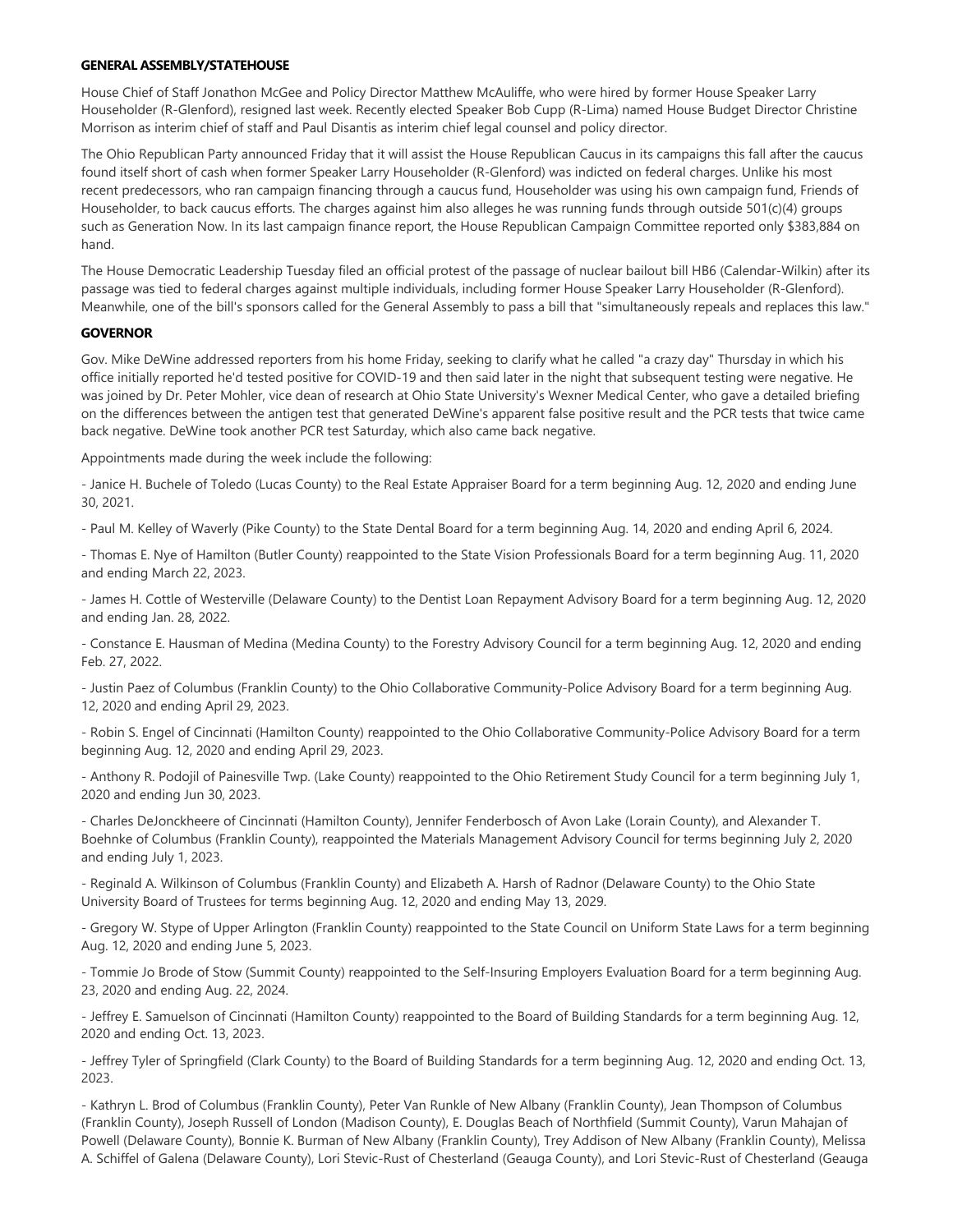County) to the Alzheimer's Disease and Related Dementias Task Force for terms beginning August 12, 2020 and continuing at the pleasure of the Governor.

## **HEALTH AND HUMAN SERVICES**

Rep. Diane Grendell (R-Chesterland) said Friday that she is introducing legislation that would bar the Ohio Board of Pharmacy (OBP) from preventing certain prescriptions from being used for treatment purposes by doctors. The bill comes after the board had introduced a rule prohibiting hydroxychloroquine or chloroquine from being prescribed to treat COVID-19. It withdrew the rule a day later after a request from Gov. Mike DeWine.

Job cuts due to the pandemic have had a cascading effect on the health care industry as laid-off workers lose health insurance, Families USA leaders told reporters Tuesday in discussing two new reports. Families USA Executive Director Fredrick Isasi was joined by Stan Dorn, director of Families USA's National Center for Coverage Innovation, to discuss a mid-July report on health insurance losses due to the pandemic and a follow-up report released Tuesday on what could happen next without federal support.

The Ohio Department of Medicaid (ODM) did not select a single state pharmacy benefit manager (SPBM) by July 1 as required by budget bill HB166 (Oelslager) because the U.S. Centers for Medicare and Medicaid Services (CMS) required further certifications, delaying the release of the SPBM request for proposals (RFP), ODM Director Maureen Corcoran told the Joint Medicaid Oversight Committee (JMOC) on Wednesday.

Gov. Mike DeWine used his Thursday press conference to highlight disparities among minority communities, especially when it comes to health, and said he is creating a permanent advisory board that will advise his administration. The governor said the effort comes after his Minority Health Strike Force presented a report with 34 recommendations, noting he had the senior leadership of his cabinet agencies read over it to determine what can be done to reduce these disparities.

In its application to the federal government to qualify for continued funding under Temporary Assistance for Needy Families (TANF), the Ohio Department of Job and Family Services (ODJFS) is seeking public comments. Comments must be submitted by Wednesday, Sept. 30 to ODJFS at [https://jfs.ohio.gov/owf/tanf/tanfcomment.stm w](https://jfs.ohio.gov/owf/tanf/tanfcomment.stm)here a link to the revised plan can also be found.

## **HIGHER EDUCATION**

Central State University (CSU) has announced reopening plans for the fall 2020 semester. In a letter to the CSU community, President Jack Thomas said the university will offer both residential and virtual learning. The academic calendar has been adjusted so that the first day of in-person classes will now begin Tuesday, Sept. 8 and the last day of in-person instruction will be Tuesday, Nov. 24, with the rest of the semester taking place online. CSU is also offering classes using a hybrid-cohort model that combines live, in-classroom learning and remote learning. To maintain social distancing in hybrid courses, Thomas said students will alternate attending in-person and through video conference according to their assigned cohort.

Bowling Green State University (BGSU) has announced the single largest academic gift in the university's nearly 110-year history and its first named college. Following a special meeting of the Board of Trustees, BGSU President Rodney Rogers announced the \$15 million gift from Ohio entrepreneur Allen Schmidthorst, and his wife, Carol, establishing the Allen W. and Carol M. Schmidthorst College of Business.

Cleveland State University (CSU) President Harlan M. Sands has been appointed to the National Collegiate Athletic Association (NCAA) Division I Board of Directors representing the Horizon League. His four-year term begins this month.

The 12-team Mid-American Conference (MAC) -- which includes six schools from Ohio -- has announced the postponement of all scheduled fall athletic contests due to continuing concerns related to the COVID-19 pandemic.

Ohio State University (OSU) recently announced details of a COVID-19 testing strategy for the upcoming fall semester. In a message to the campus community, Provost Bruce McPheron and Dr. Hal Paz, CEO of the OSU Wexner Medical Center, said the university is implementing a testing program based on recommendations from their Safe Campus and Scientific Advisory Subgroup and guidance from federal, state and local health authorities.

The Big 10 Conference announced Tuesday it has postponed fall sports due to the COVID-19 pandemic. "Our primary responsibility is to make the best possible decisions in the interest of our students, faculty and staff," said Northwestern University President Morton Schapiro, chair of the Big 10 Council of Presidents/Chancellors.

Athens-based musician and Ohio University Professor Paschal Yao Younge has received the \$5,000 2020 Ohio Heritage Fellowship Award for the Performing Arts and by the Ohio Arts Council (OAC) for his expertise in traditional African music. In his classes, Younge focuses on choral and brass music, with his research focusing on intercultural and multicultural music education and fine arts curricula, creative performance issues and practices in music and dance, and world percussion.

## **HOUSING/HOMELESSNESS**

Ohio leads the nation in new Trump administration awards for affordable housing, accepting an \$8.75 million check from the Housing Trust Fund Thursday to be administered by the Ohio Development Services Agency (DSA) and Ohio Housing Finance Agency (OHFA). OHFA Chairwoman Sherry Maxfield, who also heads the Ohio Department of Commerce (DOC), joined Regional Midwest Administrator Joseph Galvan of the U.S. Department of Housing and Urban Development (HUD) and interim OHFA Executive Director Shawn Smith at association headquarters to announce the \$8,755,082 award -- nearly double that of its closest competitor, Indiana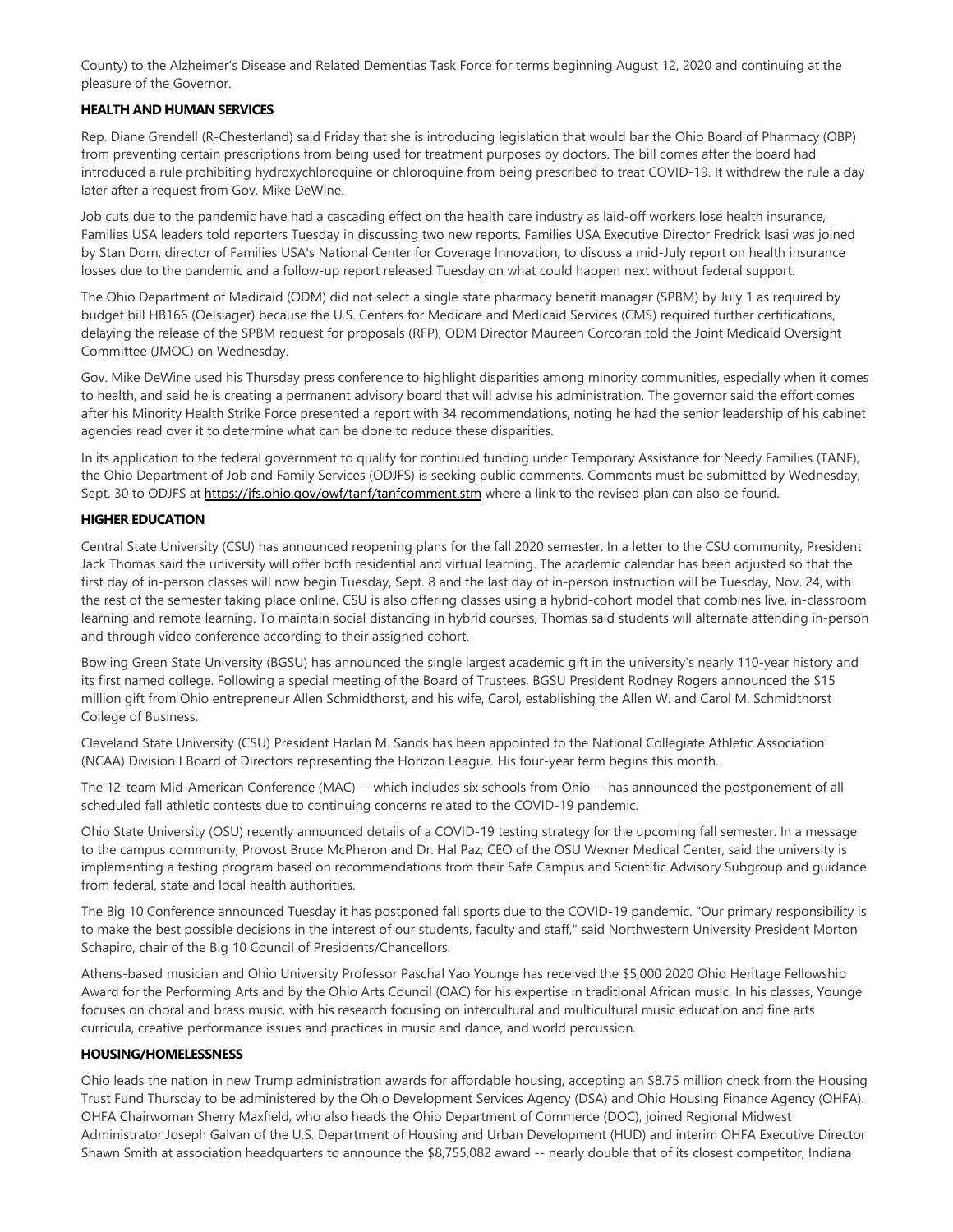### **INSURANCE**

Ohio insurance consumers pay among the lowest average auto and homeowners insurance premiums in the country, according to a recent analysis, Ohio Department of Insurance (ODI) Director Jillian Froment announced. Ohioans paid an average of \$862 (9th lowest) for homeowners insurance and \$778 (13th lowest) for auto insurance in 2017, according to the most recent data from the National Association of Insurance Commissioners. That compares to the national averages of \$1,211 and \$1,005, respectively, producing average savings for Ohioans of \$349 on homeowners insurance and \$227 on auto insurance.

### **JUDICIAL**

The Ohio State Bar Association (OSBA) announced this week it has partnered with online legal services provider LegalShield to expand access to affordable legal help for all Ohioans. OSBA said that as part of the new partnership, OSBA member attorneys are invited to join the LegalShield network for client referrals. LegalShield is a prepaid legal services provider with a statewide network of attorneys. The company allows members who pay a monthly fee to access an attorney within their area who can help with a variety of legal issues.

The Ohio Supreme Court said Wednesday it has completed exterior repairs of damage caused by vandals amid summer protests over police misconduct and the death of George Floyd. The Supreme Court released a video showing the damage and the cleanup process, in which Chief Justice Maureen O'Connor acknowledged the societal problems that gave rise to the protests.

Ohio Legal Help has assisted nearly 100,000 Ohioans since businesses closed and unemployment rose in March and says the need is only increasing. "Ohioans lost their jobs -- and incomes -- at record numbers as a result of COVID-19. Many of these Ohio families are now dealing with legal problems, including evictions, foreclosures and debt collection, without legal guidance or the help of an attorney," according to the group's executive director, Susan Choe.

### **MILITARY AFFAIRS**

The Ohio Association of Foodbanks (OAF) issued a statement Monday praising the extension of federal support for National Guard operations through the end of the year, calling the work of guard personnel "indispensable" to its mission during the pandemic.

## **NATURAL RESOURCES**

The new Ohio Scenic Rivers Activity book is a fun, educational way for kids to learn about water quality and stream wildlife, according to the Ohio Department of Natural Resources (ODNR). "The free activity guide invites elementary-aged children to discover the hidden world of stream creatures, known as macroinvertebrates," the department said in a news release. The guide is available for download at [https://tinyurl.com/yxunl43v.](https://tinyurl.com/yxunl43v)

The Ohio Lake Erie Commission and Ohio Environmental Protection Agency (Ohio EPA) have proposed to remove the beneficial use impairment (BUI) that restricts navigational dredging activities within the Ashtabula River area of concern (AOC). Beneficial use impairments (BUI) identify specific problems that can prevent a body of water from meeting its full water quality potential. The Ohio Lake Erie Commission and Ohio EPA are recommending the removal of the "restrictions on navigational dredging activities" BUI, according to a news release from Ohio EPA.

Forty students were selected to serve as members of the Conservation Teen Advisory Council (ConTAC) for the upcoming school year, the Ohio Department of Natural Resources (ODNR) has announced. The formation of ConTAC is intended to help expand the reach and quality of the agency's youth initiatives, ODNR said in a news release.

## **PUBLIC SAFETY**

The DeWine administration is adding more sheriffs' offices to agencies now in compliance with state standards for officer use of force, including deadly force, and agency recruitment and hiring. They include one of Ohio's largest jurisdictions, the Lucas County Sheriff's Office, along with Fairfield County and Gallia County sheriffs.

## **TOBACCO/SMOKING**

Researchers at Ohio State University (OSU) found that smokers who scored higher on a test of math ability were more likely than others to say they intended to quit smoking. The reason: They had a better memory for numbers related to smoking risk, which led to perceiving a greater risk from smoking and then a greater intention to quit.

## **UTILITIES**

The Public Utilities Commission of Ohio (PUCO) rejected the Ohio Consumers' Counsel's (OCC) call for an indefinite halt on electric disconnections, deposits and reconnection fees during the COVID-19 economy Wednesday and granted American Electric Power (AEP) and Dayton Power and Light's (DP&L) request to resume service cutoffs on Tuesday, Sept. 1, 2020, one week prior to the Labor Day holiday.

Promising faster Internet to large areas of rural and Appalachian Ohio, Verizon's broadband successor in the Buckeye State is getting a thumbs-up from the Public Utilities Commission of Ohio (PUCO) one day after the scheduled approval of its reorganization plan in U.S. Bankruptcy Court. Embattled Frontier North Inc., which serves all or parts of 77 counties as a reputed expert in rural telephone and data lines, has agreed to dedicate \$75 million over the next three years to telecom infrastructure and to correct what PUCO staff